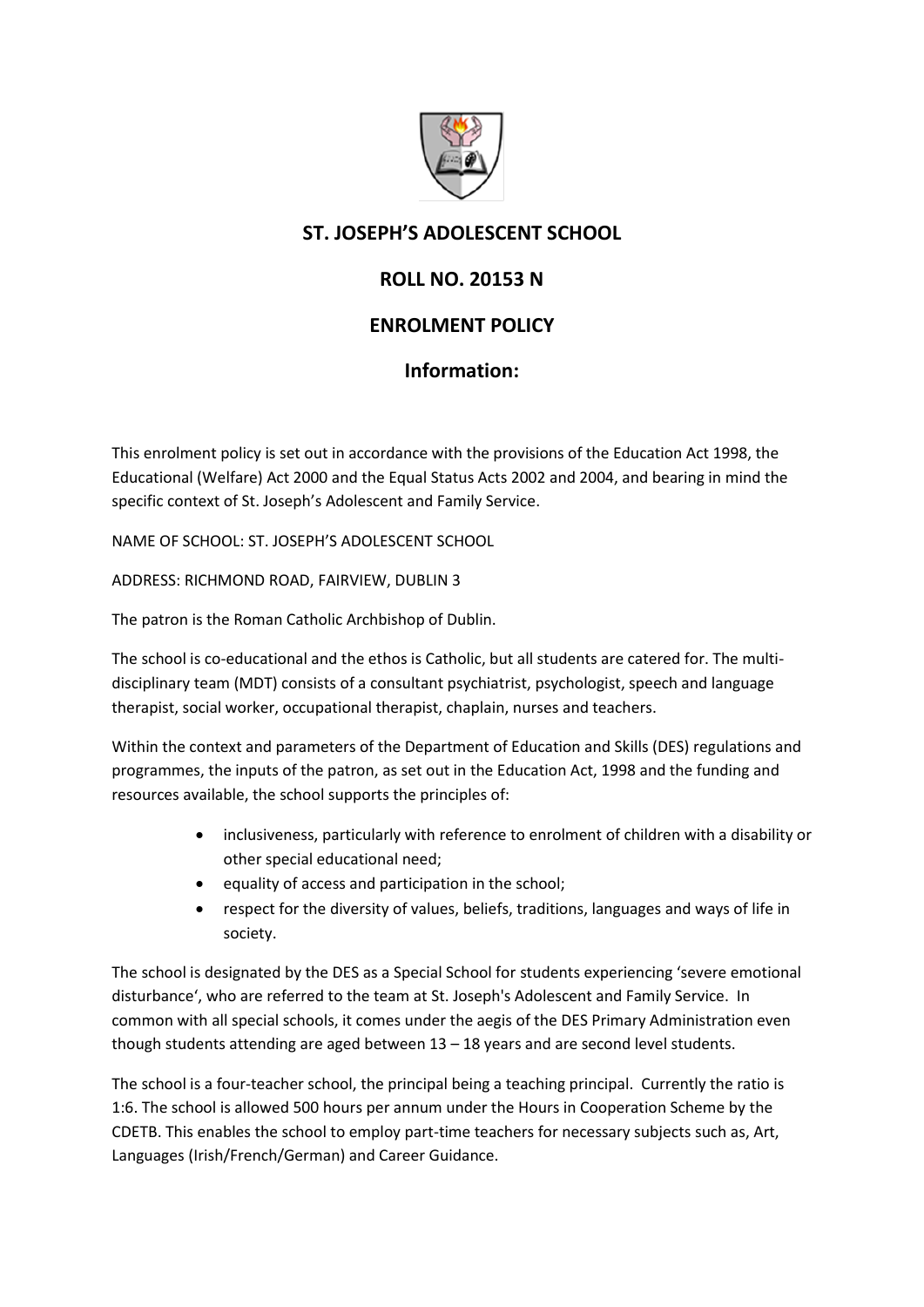The school is open from 9:00 a.m. to 3:00 p.m. daily.

The school depends on grants and fulltime teacher resources provided by the DES. It operates within the regulations laid down from time to time by the DES in so far as is practicable in the particular context.

### Curriculum:

The programme is based on the Second Level Curriculum presented by the DES. Courses offered include Junior Certificate and Leaving Certificate. Support is provided for students studying Leaving Certificate Vocational Programme (L.C.V.P.) and Leaving Certificate Applied (L.C.A.). The school liaises with Youthreach, Solas and other similar organisations.

#### Behaviour Policy:

The Behaviour Policy of the school is attached to this enrolment policy.

#### Enrolment Procedure:

Students are referred for enrolment in the school by the multi-disciplinary team (MDT) at St. Joseph's Adolescent and Family Service. Subject to places being available, the principal accepts referrals and informs the Board of Management (BOM) at the subsequent meeting.

In the event that a place is not available, the student will be put on a waiting list. Students deemed by the team to be crisis referrals, may be accepted before any students on the waiting list.

The principal or designated teacher meets with the student for an initial educational assessment. An Individual Education Plan (IEP) is drawn up in consultation with the student, their parents/guardians, and the MDT. This is discussed with the student, their parents/guardians/carers and other relevant agencies and, when agreed, the student starts school according to the agreed plan.

New referrals are accepted throughout the school year depending on availability of places. As this is a temporary school placement, students may simultaneously be on the school register of St. Joseph's and on that of their school of origin.

#### Enrolment Information:

Permission for exchange of relevant information on the student between the schools, The Special Educational Needs Organiser (SENO), the National Educational Welfare Board (NEWB) and the National Educational Psychological Service (NEPS) is sought from the parents in the consent form. Any relevant reports needed may be accessed through the consent form.